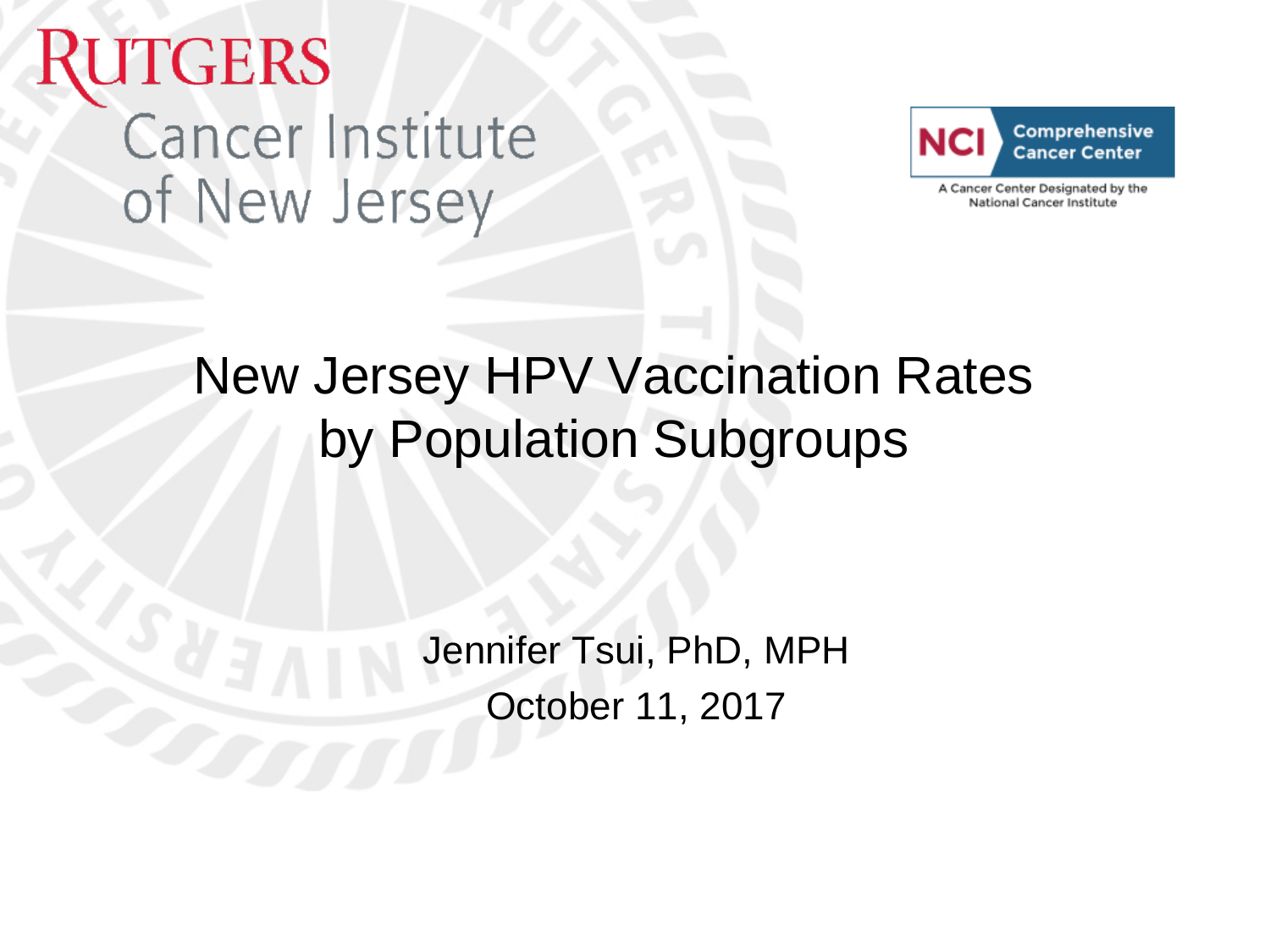

#### **Overview**

- Update on New Jersey HPV uptake rates from NIS-Teen Data
- Ongoing analysis of NJ Medicaid Data
- CINJ HPV Environmental Scan Project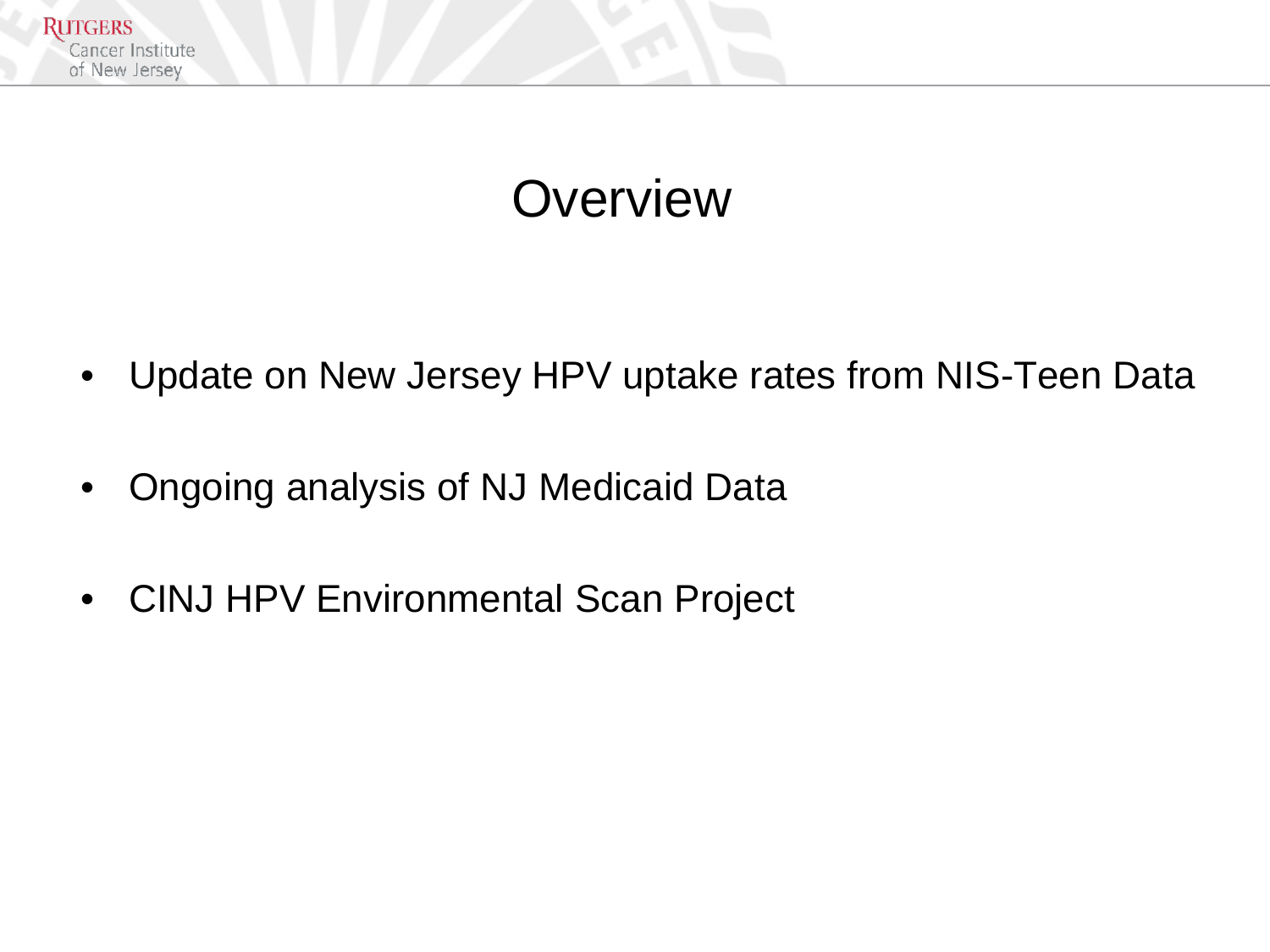

#### HPV Vaccine Initiation (≥1 dose\*, 2016)



\*Adolescents (male and female) 13-17 years by State, and the United States, National Immunization Survey-Teen (NIS-Teen), 2016 <https://www.cdc.gov/vaccines/imz-managers/coverage/teenvaxview/data-reports/hpv/reports/2016.html>

Vaccination coverage was assessed using NIS-Teen data for adolescents aged 13–17 years in the 50 states, the District of Columbia, selected local areas, Guam, and the U.S. Virgin Islands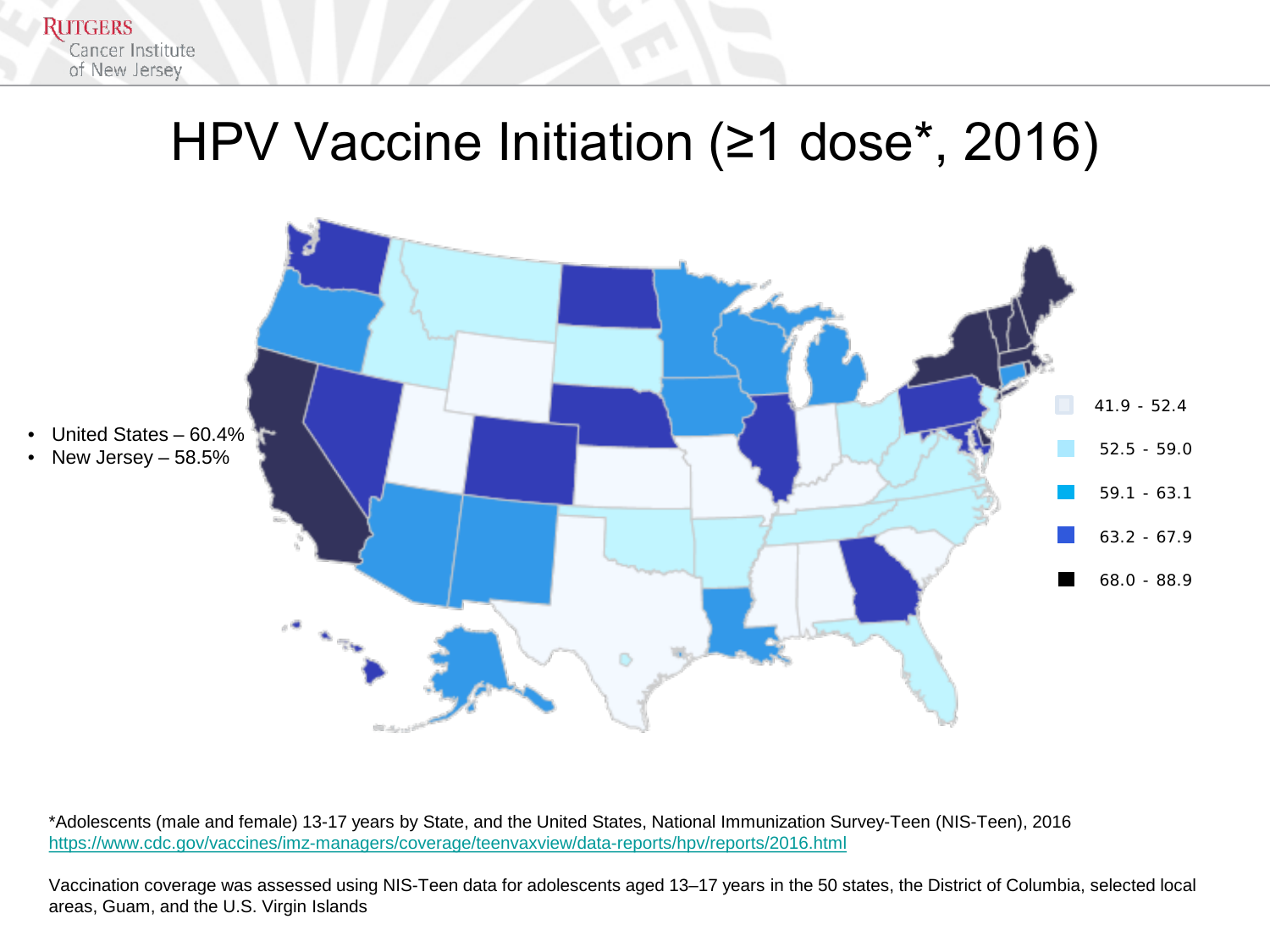

### HPV Vaccine Initiation (≥1 dose\*)

| HPV Vaccination Initiation $\geq 1$ dose, Females 13-17 years |      |            |                                          |  |  |  |
|---------------------------------------------------------------|------|------------|------------------------------------------|--|--|--|
|                                                               | U.S. | New Jersey | <b>NJ Ranking</b>                        |  |  |  |
| 2016                                                          | 65%  | 66%        | 44 <sup>th</sup> lowest uptake out of 86 |  |  |  |
|                                                               |      |            | regions/states                           |  |  |  |
| 2015                                                          | 63%  | 69%        | 53 <sup>rd</sup> lowest uptake out of 66 |  |  |  |
|                                                               |      |            | regions/states                           |  |  |  |
| 2014                                                          | 60%  | 48%        | 6 <sup>th</sup> lowest uptake out of 64  |  |  |  |
|                                                               |      |            | regions/states                           |  |  |  |
| 2013                                                          | 57%  | 46%        | 6 <sup>th</sup> lowest uptake out of 64  |  |  |  |
|                                                               |      |            | regions/states                           |  |  |  |
| 2012                                                          | 54%  | 55%        | 44th lowest uptake out of 81             |  |  |  |
|                                                               |      |            | regions/states                           |  |  |  |

\*Adolescent females 13-17 years by State, and the United States, National Immunization Survey-Teen (NIS-Teen), 2012-2016 https://www.cdc.gov/vaccines/imz-[managers/coverage/teenvaxview/data](https://www.cdc.gov/vaccines/imz-managers/coverage/teenvaxview/data-reports/hpv/trend/index.html)-reports/hpv/trend/index.html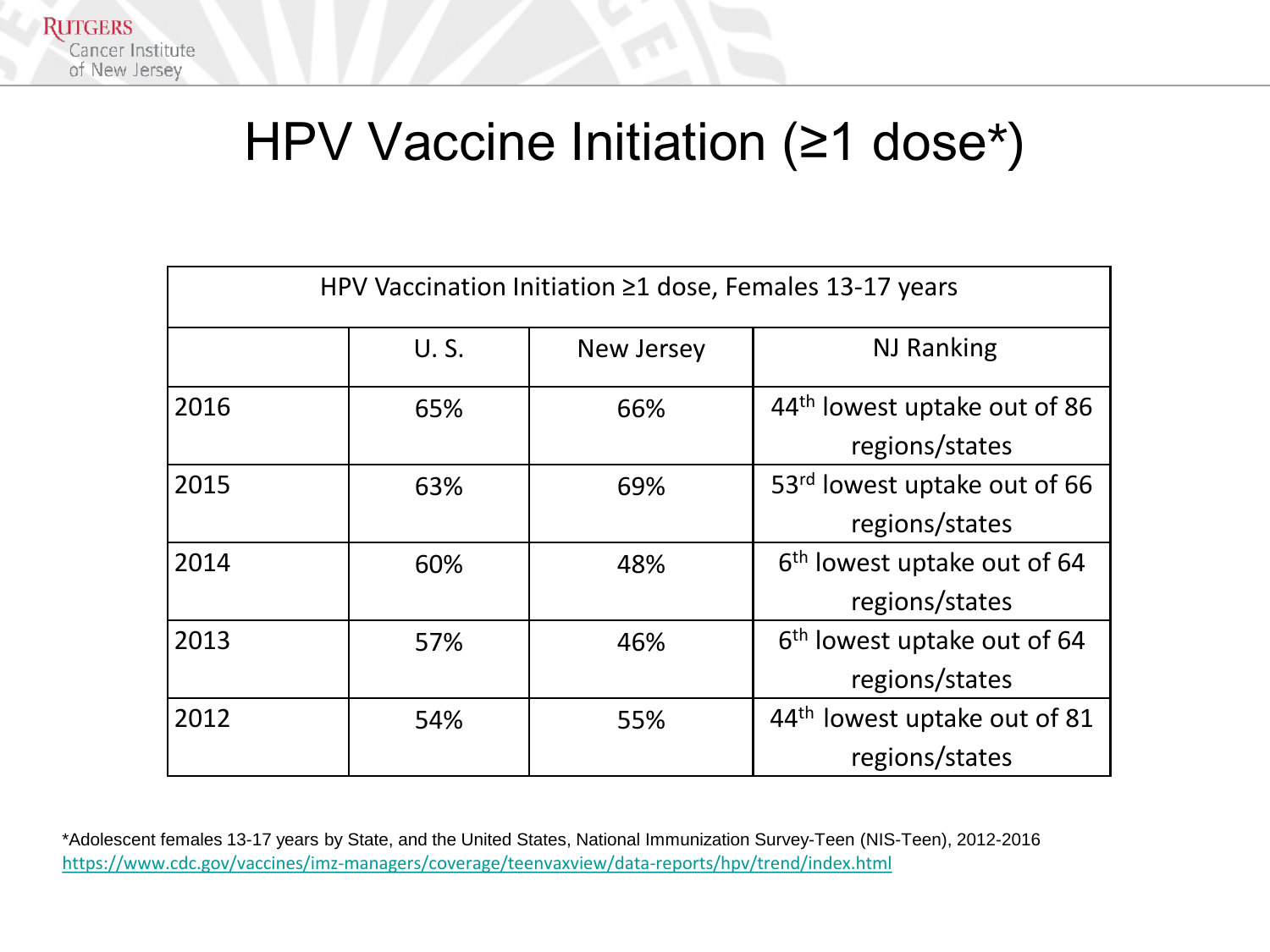

#### Adequate Provider Data Definition

- NIS-Teen implemented a revised APD definition in 2014, and retrospectively applied the revised APD definition to 2013 data.
- In NJ, significant racial/ethnic and income related gaps in APD exist
- Differing uptake rates by APD status:

|                       | HPV Vaccine (≥1 dose) with    | HPV Vaccine (≥1 dose) without |  |
|-----------------------|-------------------------------|-------------------------------|--|
|                       | Adequate Provider Data (2015) | Adequate Provider Data (2015) |  |
| <b>Gender</b>         |                               |                               |  |
| Female                | 63%                           | 45%                           |  |
| Male                  | 45%                           | 36%                           |  |
| <b>Race/Ethnicity</b> |                               |                               |  |
| Hispanic              | 51%                           | 39%                           |  |
| NH White              | 55%                           | 40%                           |  |
| <b>NH Black</b>       | 54%                           | 42%                           |  |
| NH Other              | 52%                           | 40%                           |  |
| <b>Insurance Type</b> |                               |                               |  |
| Private Insurance     | 57%                           | 36%                           |  |
| Medicaid/CHIP         | 47%                           | 46%                           |  |
| Uninsured             | 57%                           | 68%                           |  |
| <b>Poverty Status</b> |                               |                               |  |
| <b>Above Poverty</b>  | 55%                           | 41%                           |  |
| <b>Below Poverty</b>  | 45%                           | 39%                           |  |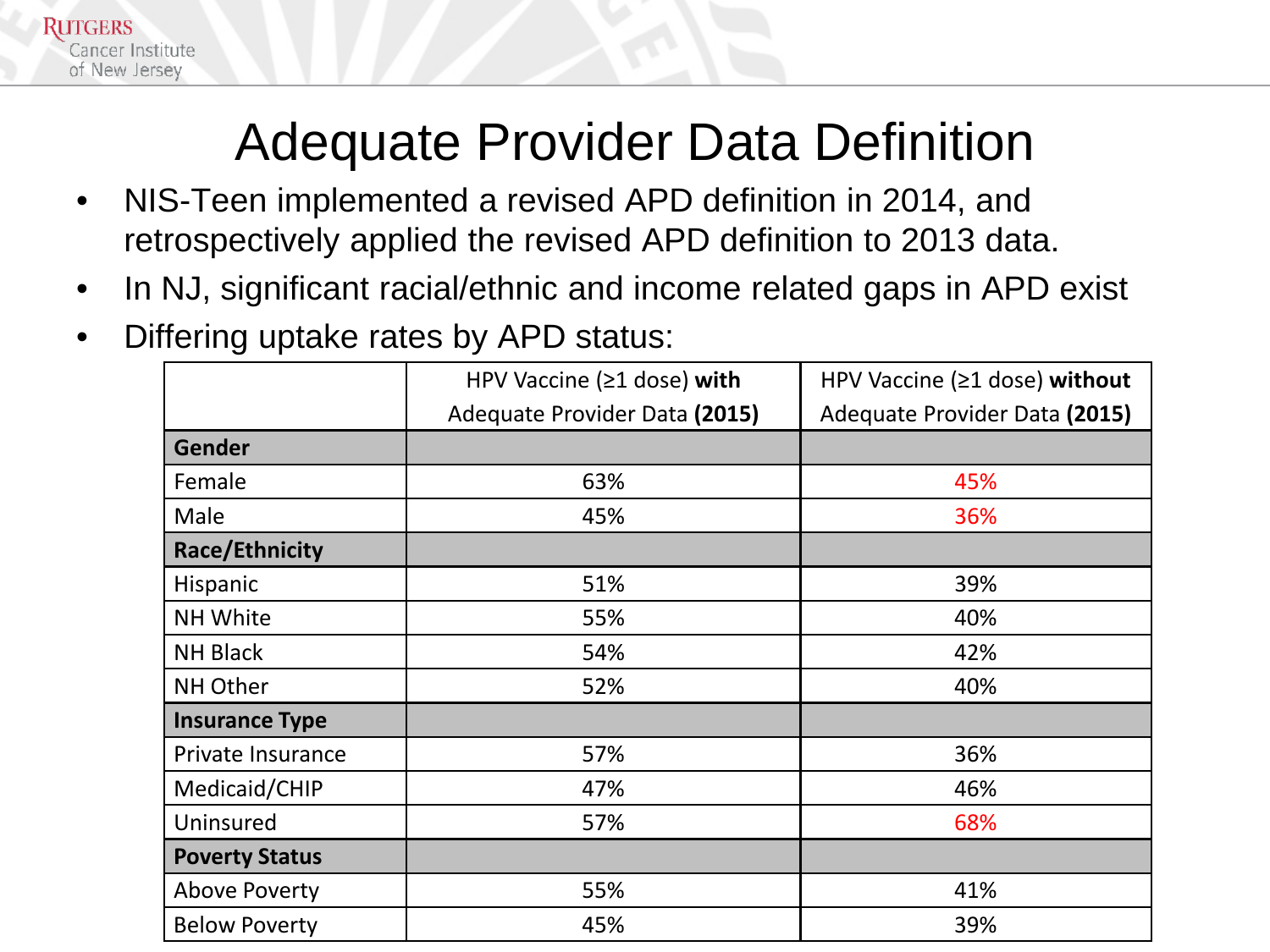### HPV Vaccine Initiation (≥1 dose\*, NIS-Teen, 2008-2016\*\*)







\*Adolescents (male and female) 13-17 years, United States, National Immunization Survey-Teen (NIS-Teen), 2008-2016 <https://www.cdc.gov/vaccines/imz-managers/coverage/teenvaxview/data-reports/hpv/trend/index.html>

\*\*The Advisory Committee on Immunization Practices (ACIP) recommended routine use of HPV vaccine for males in October 2011. The first survey year following the routine recommendation for males began in 2012.

<https://www.cdc.gov/mmwr/preview/mmwrhtml/mm6050a3.htm>

**RUTGERS** 

Cancer Institute of New Jersey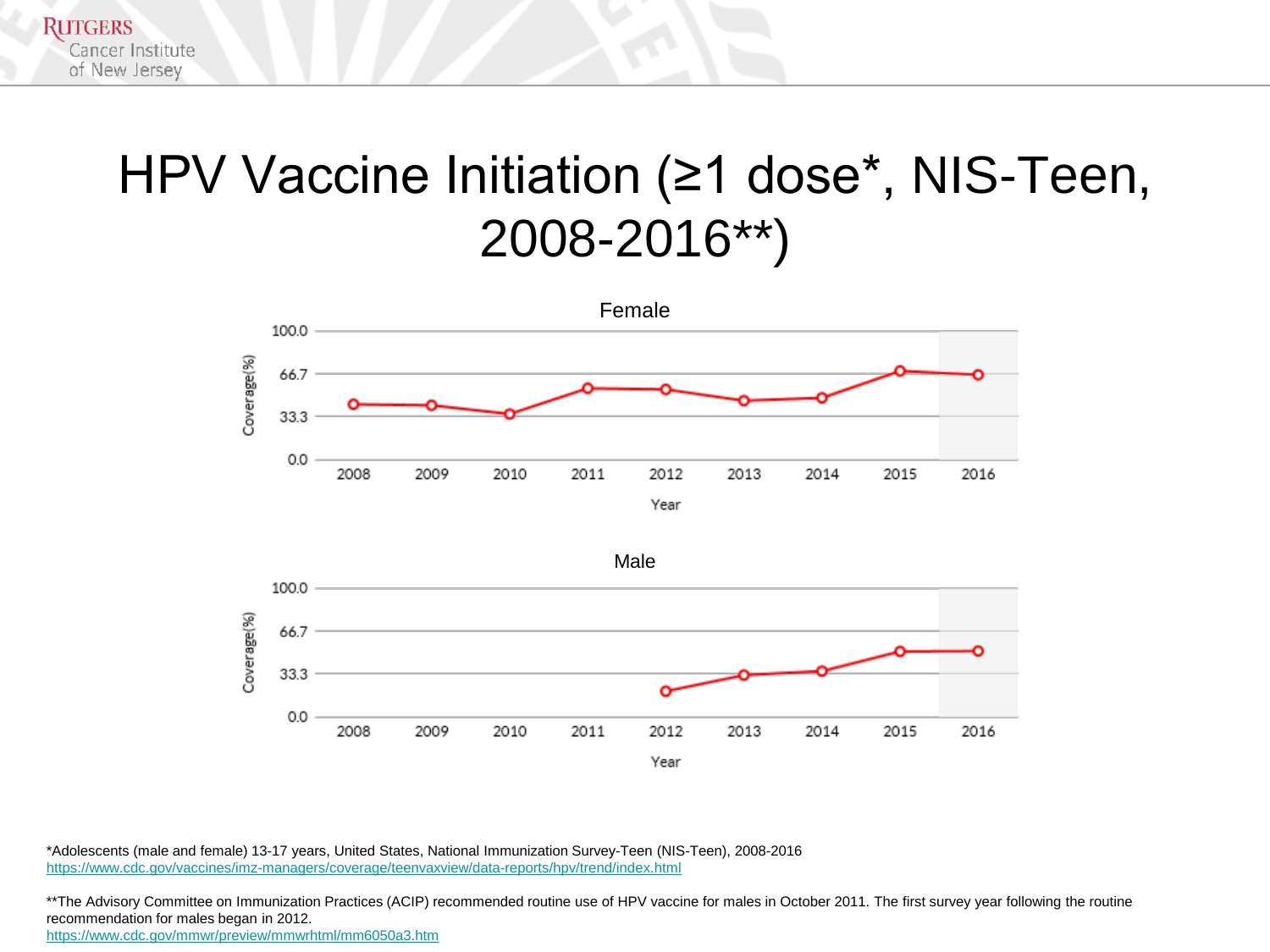### HPV Vaccine Initiation (≥1 dose) NIS-Teen, 2016 by Race/Ethnicity

**RUTGERS** 

Cancer Institute of New Jersey



<https://www.cdc.gov/vaccines/imz-managers/coverage/teenvaxview/data-reports/hpv/reports/2016.html>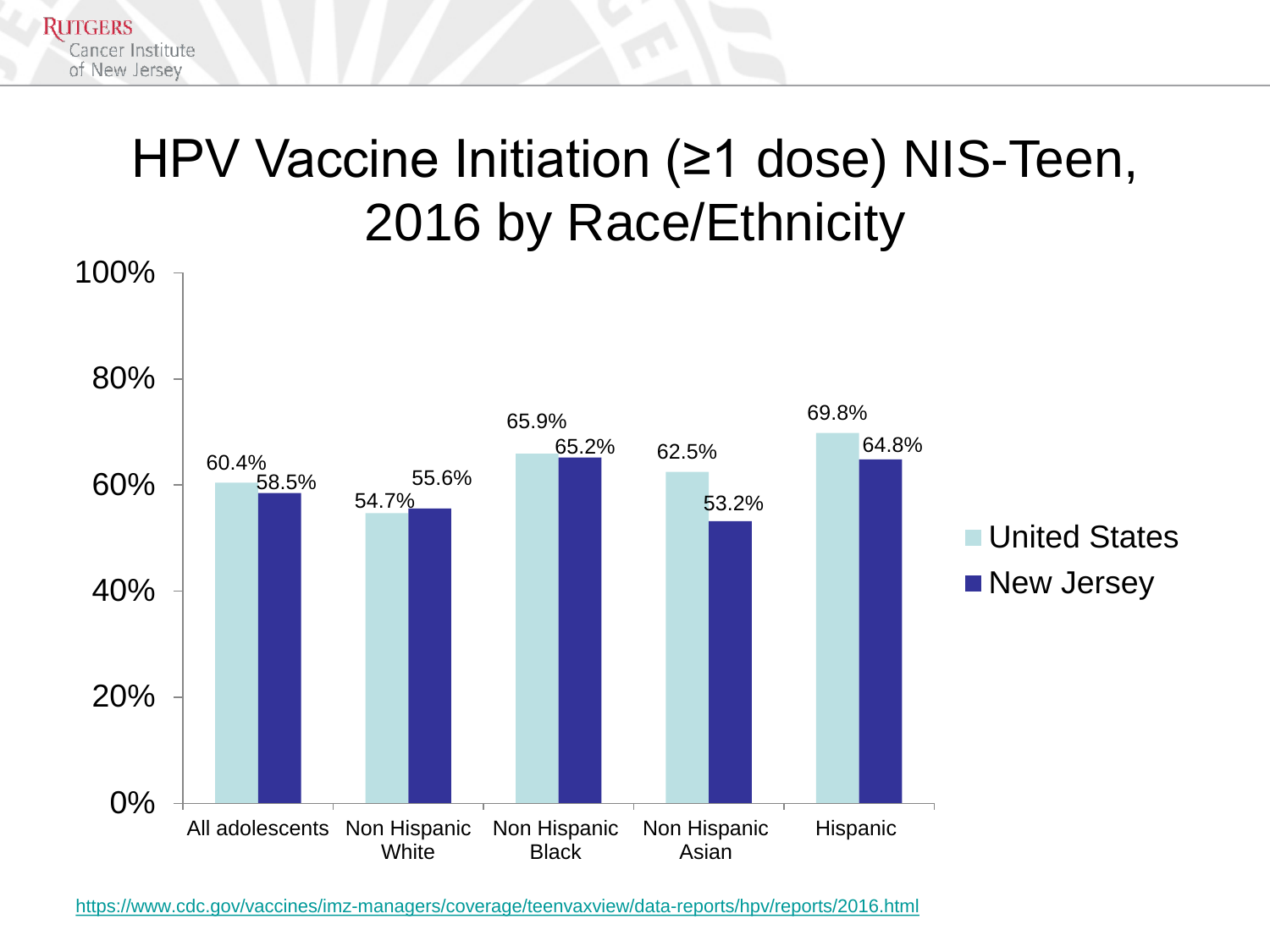

## HPV Vaccine Initiation (≥1 dose) NIS-Teen, 2016 by Poverty Level\*



\*Adolescents were classified as below the federal poverty level if their total family income was less than the federal poverty level specified for the applicable family size and number of children aged <18 years. All others were classified as at or above the poverty level. Poverty status was unknown for 724 adolescents. https://www.census.gov/data/tables/time-series/demo/income-poverty/historical-poverty-thresholds.html.

https://www.cdc.gov/vaccines/imz-managers/coverage/teenvaxview/data-reports/hpv/reports/2016.html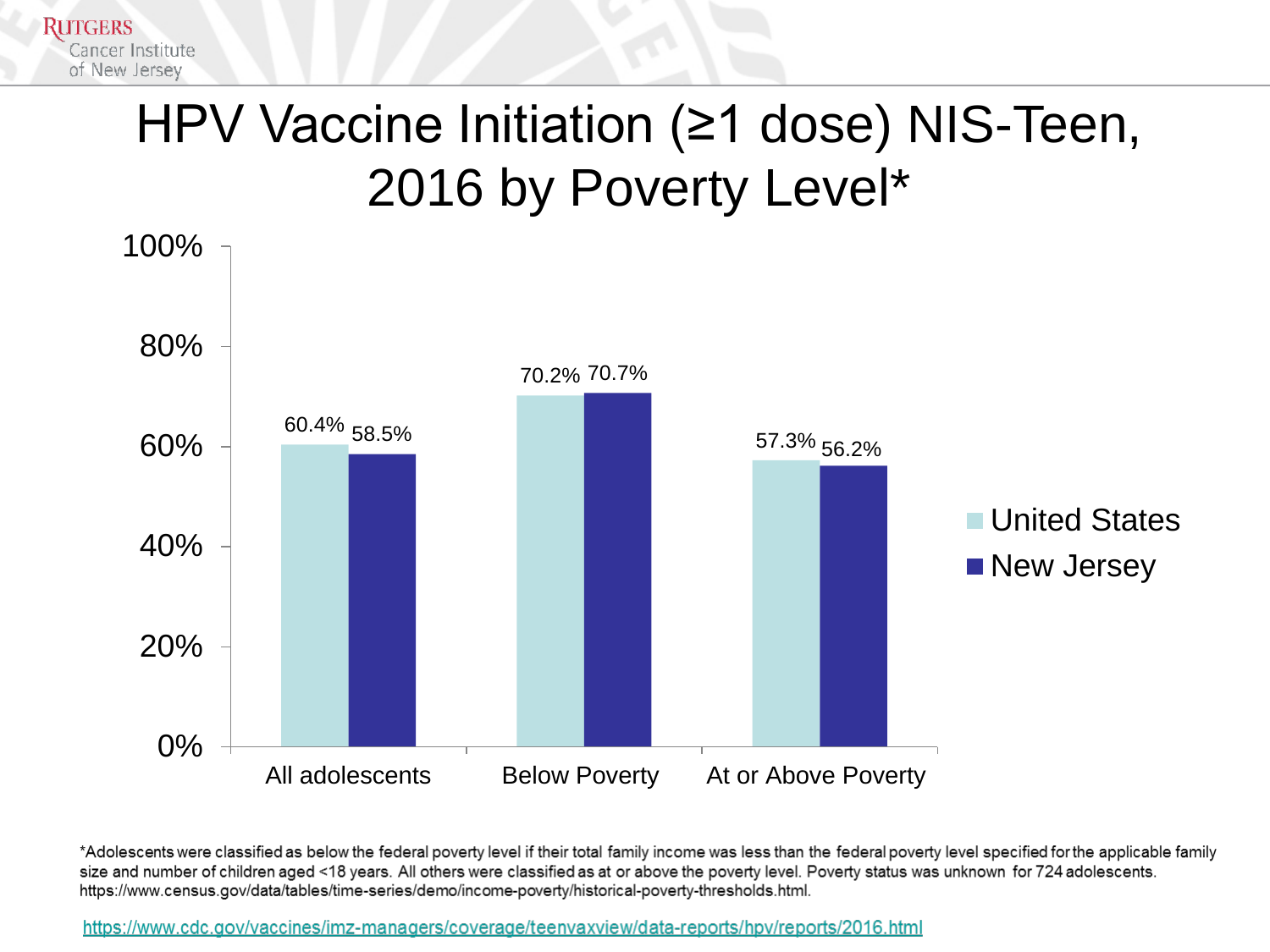

**RUTGERS** 

Cancer Institute of New Jersey



\*Centers for Disease Control and Prevention. (2016). 2015 NIS-Teen [Data file and code book]. Retrieved from https://www.cdc.gov/vaccines/imz-managers/nis/datasets.html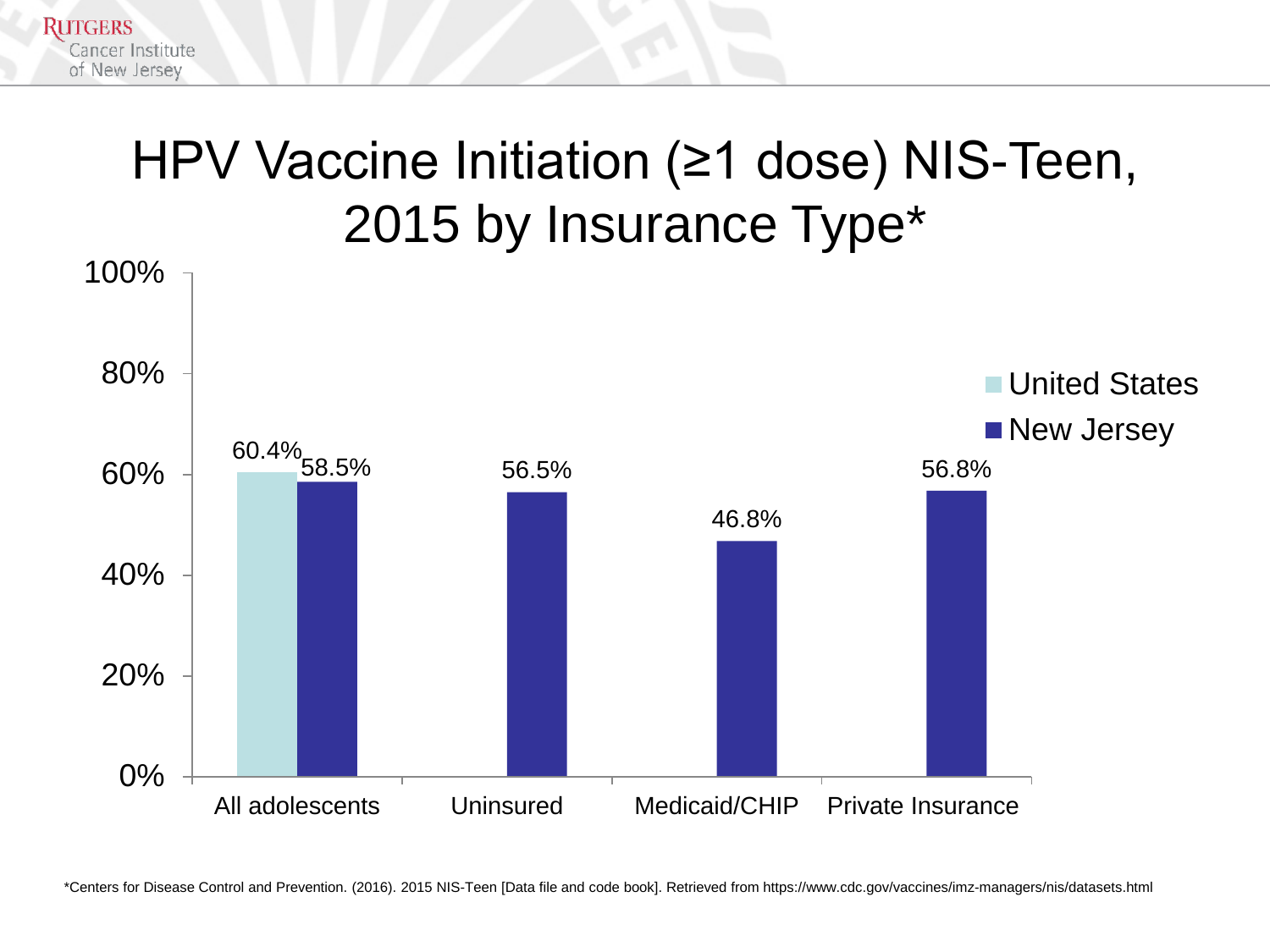

#### Examination of HPV Vaccination among Medicaidinsured Adolescents in New Jersey

|                                                     | Amerigroup | Horizon | <b>United</b> | <b>New Jersey</b><br><b>Medicaid Average<sup>1</sup></b> | <b>National Medicaid</b><br>Average |
|-----------------------------------------------------|------------|---------|---------------|----------------------------------------------------------|-------------------------------------|
| <b>HPV Vaccine for Female</b><br><b>Adolescents</b> | 18.5%      | 22.1%   | 20.7%         | 21.2%                                                    | 22.2%                               |

- **FAM IYCAI**
- **Duration:** June 2017-May 2018
- **Project Team:** Jennifer Tsui (RU CINJ), Derek DeLia, (RU Center for State Health Policy), Joel C. Cantor, (RU CSHP), Rula Btoush, (RU School of Nursing-Newark)
- **Aim 1:** Identify provider, system, and geographic factors associated with HPV vaccine initiation and completion, including:
	- Primary care setting & practice type, Medicaid managed care plans, Medicaid ACO/non-ACO regions and information linked from the American Medical Association data
- **Aim 2:** Examine provider and patient-level characteristics associated with co-administration of other adolescent vaccines and identify potential missed opportunities for co-administration or reasons for non- vaccination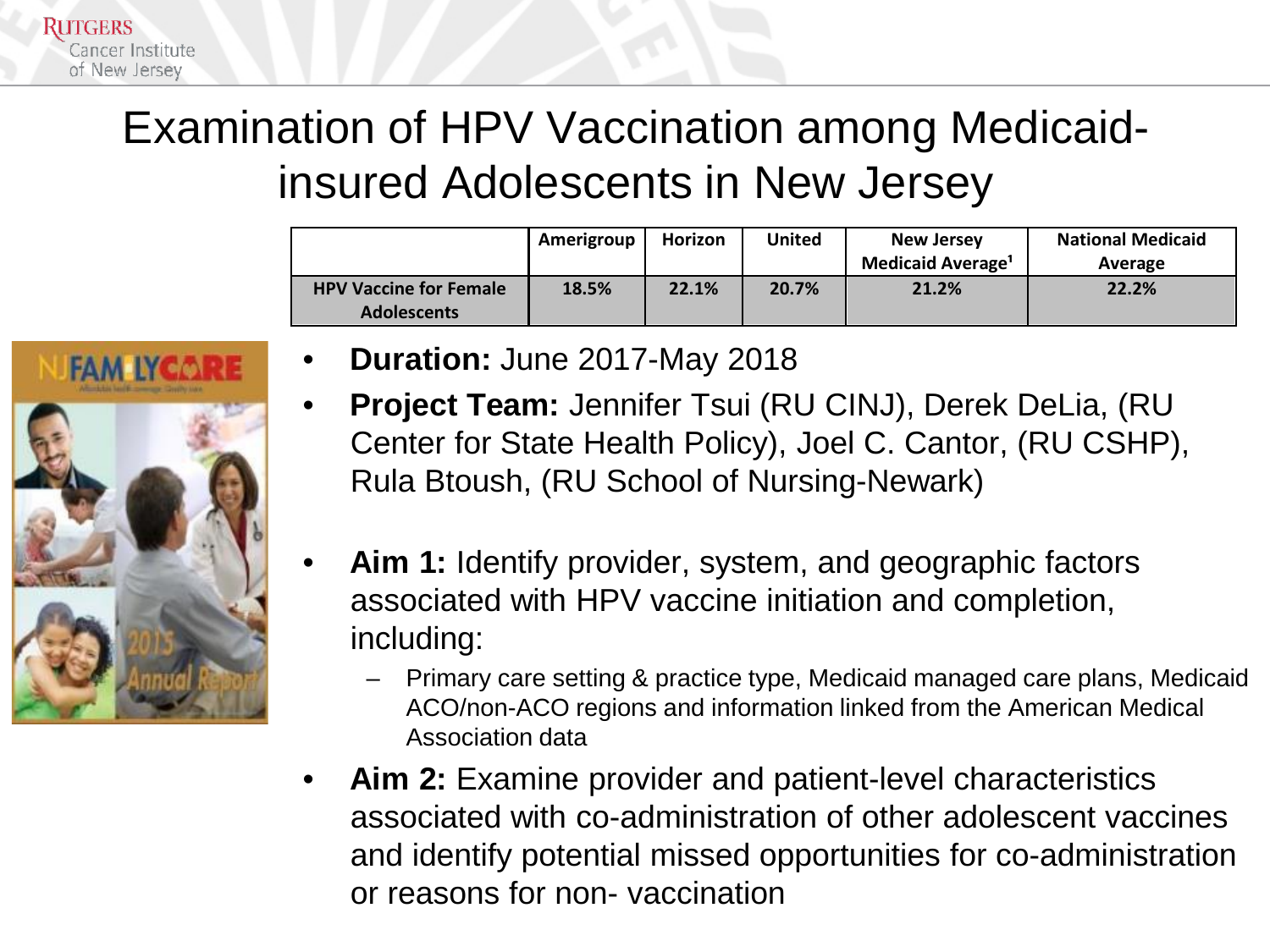#### **Accelerating HPV Vaccine Uptake in New Jersey through Community and Health System Partnerships**

- **Duration:** June 2017-May 2018
- **Project Team**: Jennifer Tsui (RU CINJ), Rula Btoush (RU School of Nursing-Newark), Andrea Rodriguez (RU CINJ)

#### • **Study Aims:**

Cancer Institute. of New Jersey

- 1) Conduct an assessment of multilevel barriers and facilitators to HPV vaccination in New Jersey
- 2) Engage stakeholders to identify and adapt implementation strategies for HPV vaccine promotion at the practice or policy level